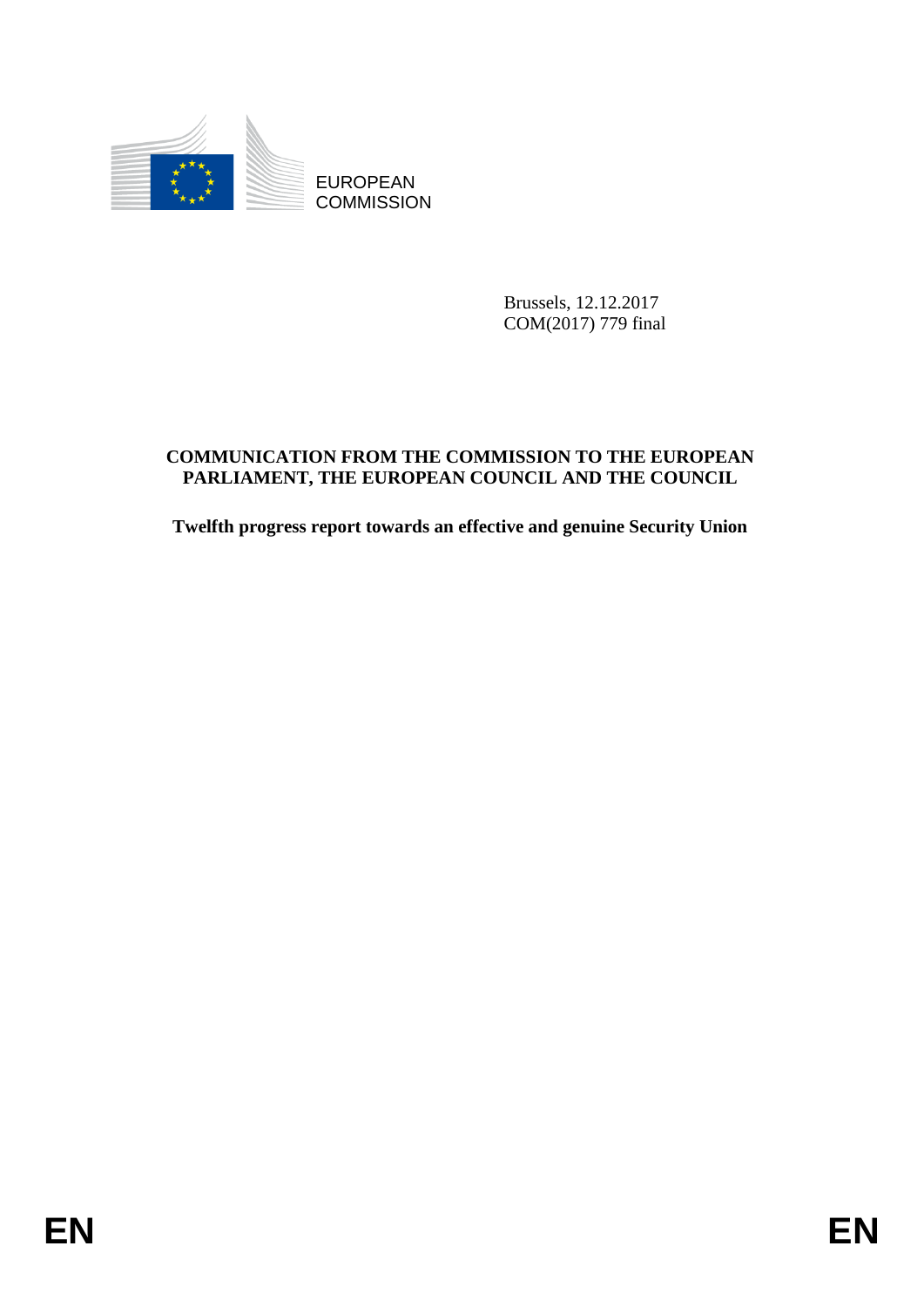# **I. INTRODUCTION**

This is the twelfth monthly report on the progress made towards building an effective and genuine Security Union and covers developments under two main pillars: tackling terrorism and organised crime and the means that support them; and strengthening our defences and building resilience against those threats.

It is almost a year since the 19 December 2016 Berlin Christmas market attack which left twelve dead and fifty six injured and was perpetrated by an individual who used multiple identities to evade border and law enforcement authorities. This incident and other terrorist attacks committed by perpetrators who used multiple identities, such as the stabbing in Marseille in October 2017, not only highlighted the importance of effective information sharing between Member State authorities, but also the vital importance of the work begun by the Commission in spring  $2016<sup>1</sup>$  to overcome the current shortcomings in EU information management which make it possible for an individual to appear in different EU databases using different identities. The legislative proposals for Regulations<sup>2</sup> on the interoperability of information systems, tabled as part of a package with this report, are designed to close down the space for terrorists and criminals to exploit the current gaps to perpetrate identity fraud, thereby better protecting the EU's external border, strengthening internal security and improving the management of migration.<sup>3</sup> The proposals represent a step-change not only in the way the EU manages information for security, border and migration management but also in making that data available to national authorities, to ensure that they have the information they need, when and where they need it. Given the central importance of these proposals to enhancing the effectiveness of border and law enforcement, the Commission now calls on the co-legislators to work on the legislative proposals on interoperability as a matter of the highest priority, and also to reach rapid agreement on the remaining legislative proposals on the table that relate to individual information systems to provide those in the front line with the information they need to do their jobs in keeping our citizens safe.

This report therefore focuses on the next steps towards stronger and smarter information systems for security, borders and migration management, to make the data architecture of EU information systems more effective and efficient, while at the same time ensuring full respect of data protection requirements.

This report also takes stock of a number of actions designed to maximise the benefits of existing information systems, covering legislative work as well as ongoing work to ensure their full implementation and better application of EU information systems. The October 2017 European Council took stock of the implementation of the Bratislava roadmap<sup>4</sup> and noted the significant progress made by the EU, in particular in the area of internal security, in four areas: intensified cooperation and information exchange, increased checks and interconnection of databases, development of a European Travel Information and Authorisation System (ETIAS) and systematic efforts against radicalisation. This report shows that further progress has been made in all these areas over the last two months.

 $\mathbf{1}$  $\frac{1}{2}$  COM(2016) 205 (6.4.2016).

<sup>&</sup>lt;sup>2</sup> COM(2017) 793 final and COM(2017) 794 final (12.12.2017).

COM(2017) 261 final (16.5.2017).

<sup>4</sup> <http://www.consilium.europa.eu/media/21597/bratislava-implementation-report.pdf>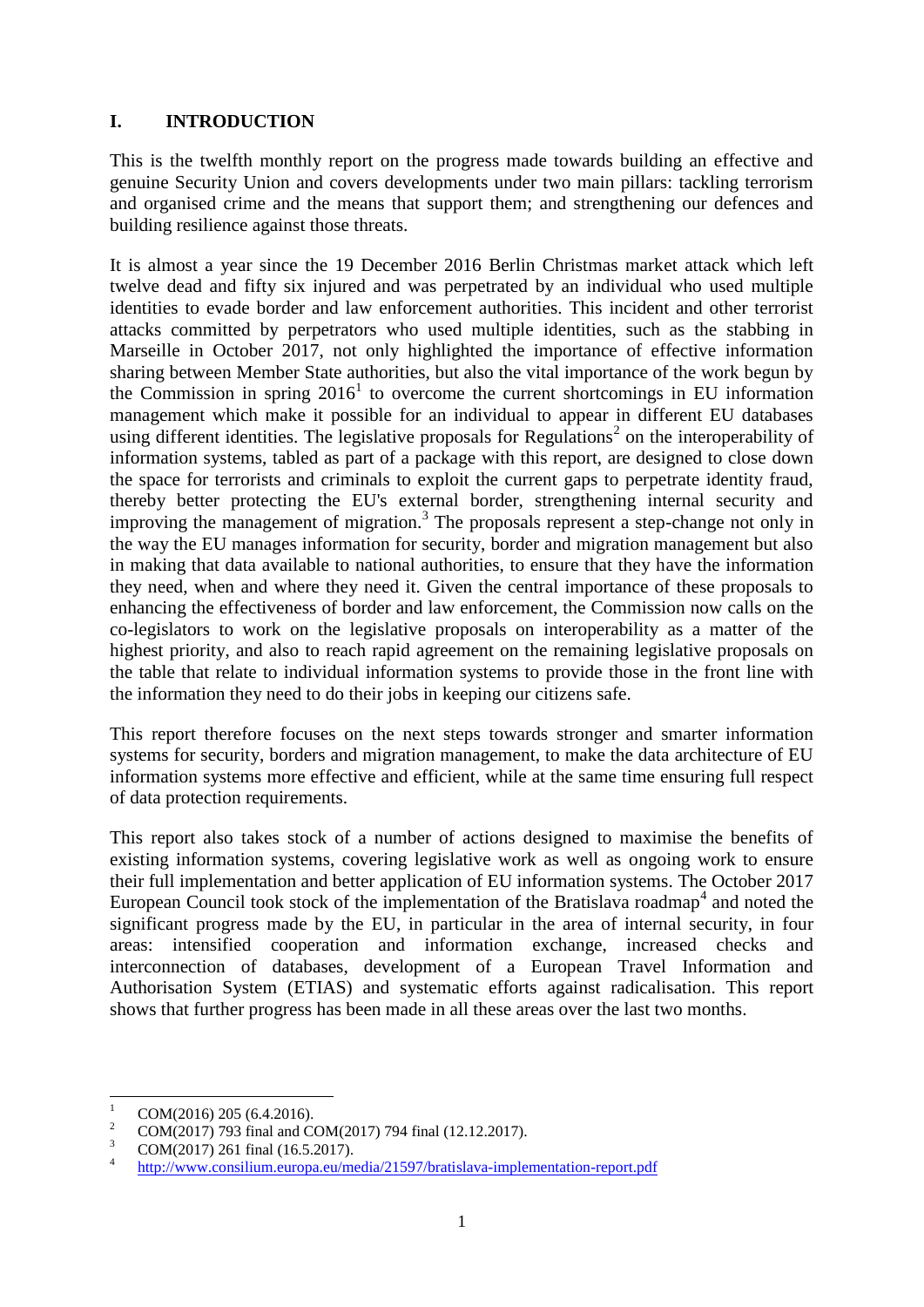# **II. STRONGER AND SMARTER INFORMATION SYSTEMS FOR SECURITY, BORDER AND MIGRATION MANAGEMENT**

Recent surveys show that EU citizens strongly support increased cross EU sharing of information in the fight against terrorism and organised crime.<sup>5</sup> The information provided by EU systems plays a vital role in helping national authorities to manage the external border, to fight crime and terrorism, and to curb irregular migration. To maximise this EU added value, the information provided by EU systems needs to be complete, accurate and reliable. The current picture is fragmented, complex and difficult to use.

To address these shortcomings<sup>6</sup>, in line with the April 2016 Commission Communication, work has focused on three areas: maximising the benefits of existing information systems, developing new and complementary systems to plug gaps, and improving the interoperability of information systems.

### *1. Towards the interoperability of information systems*

First, the proposed measures will help officers on the ground to **make best use of existing data**. A *European search portal* will provide a "one stop shop" – enabling the simultaneous search of multiple EU information systems<sup>7</sup> as well as the relevant Europol data and Interpol systems, in line with the users' access rights. This will give officers on the ground efficient, fast and seamless access to the data they need to do their job and remove the current complexity of deciding which database should be checked in any given situation.

Second, by using biometric data, the proposed measures will allow national authorities to **detect multiple identities and counter identity fraud**. A *shared biometric matching service* will enable the search and comparison of biometric data from several central systems<sup>8</sup>, while a *common identity repository* will contain the shared biographical and biometric identity data of third-country nationals present in EU information systems.<sup>9</sup> Building on these two interoperability components, a *multiple-identity detector* will check whether data on a queried identity exists in more than one of the systems connected to it.<sup>10</sup> Whenever immigration and asylum officers record a person in EU information systems, or when police officers and border guards check a person against these systems, they will be informed if the person is already known under a different identity, or if the person uses multiple identities. This will close the current gaps and blind spots that terrorists and other criminals seek to exploit by hiding behind false or multiple identities.

 $\frac{1}{5}$ See the Special Eurobarometer 464b Europeans' attitudes towards security published on 12 December 2017: [http://ec.europa.eu/commfrontoffice/publicopinion/index.cfm/Survey/getSurveyDetail/instruments/SPECIA](http://ec.europa.eu/commfrontoffice/publicopinion/index.cfm/Survey/getSurveyDetail/instruments/SPECIAL/surveyKy/1569) [L/surveyKy/1569.](http://ec.europa.eu/commfrontoffice/publicopinion/index.cfm/Survey/getSurveyDetail/instruments/SPECIAL/surveyKy/1569)

 $6 \quad \overline{COM(2016) \, 205}$  final (6.4.2016).

<sup>7</sup> The Schengen Information System, Eurodac, the Visa Information System, the future Entry/Exit System, the proposed European Travel Information and Authorisation System and the proposed European Criminal Records Information System for third-country nationals.

<sup>&</sup>lt;sup>8</sup> The Schengen Information System, Eurodac, the Visa Information System, the future Entry/Exit System and the proposed European Criminal Records Information System for third-country nationals.

<sup>&</sup>lt;sup>9</sup> Eurodac, the Visa Information System, the future Entry/Exit System, the proposed European Travel Information and Authorisation System and the proposed European Criminal Records Information System for third-country nationals.

<sup>&</sup>lt;sup>10</sup> The Schengen Information System, Eurodac, the Visa Information System, the future Entry/Exit System, the proposed European Travel Information and Authorisation System and the proposed European Criminal Records Information System for third-country nationals.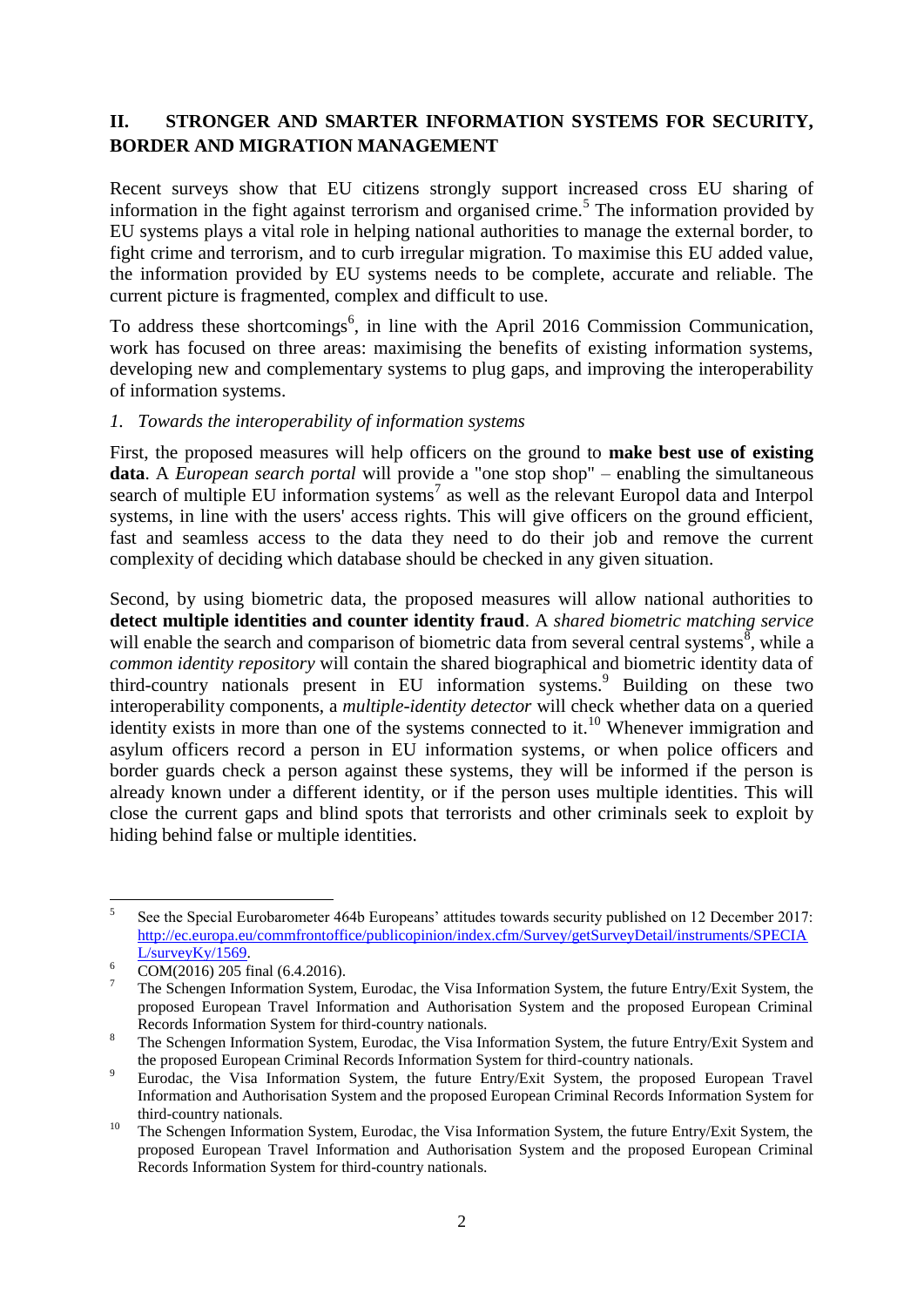Third, the proposed measures will enable police officers to carry out **rapid and effective identity checks within their territory**. During such checks, police officers will have access to the identity data of third-country nationals whose data is recorded in EU information systems, allow for the correct identification and detection of multiple identities. This will increase substantially the effectiveness of checks within Member States' territory, also in line with the Commission's recommendation on proportionate police checks and police cooperation in the Schengen area. $11$ 

To complement these interoperability components, the Commission also proposes to **facilitate and streamline law enforcement access** to non-law enforcement systems by introducing a new two-step data consultation approach. Already under current rules, law enforcement authorities can consult non-law enforcement information systems for the purpose of prevention, investigation, detection or prosecution of terrorism and other serious criminal offences. However, the respective systems are governed by different access conditions and safeguards, and some of the current rules hinder the efficiency of the legitimate use of the systems by these authorities. Under the new two-step data consultation approach, a law enforcement officer would first check in parallel all the systems storing their data in the *common identity repository* in order to know whether information on the searched person existed in any of the systems. To ensure data protection, only a "*hit/no-hit"* reply would be given. The officer would not have access to any data in any system but crucially would know if and where such data existed. In a second step, the officer would then be able to request full access to the information system(s) that generated hits, with an individual access request for each system concerned and in line with the respective rules established by each system concerned. Like today, the officer would need to justify the need to access the system, in line with that information system's access rights and purpose limitation principles, with subsequent full access remaining subject to prior authorisation by a designated authority and continuing to require a specific user ID and login. Once such a two-step data consultation approach applies, there will no longer be any need for a prior search in national databases and the launch of a prior search in the automated fingerprint identification system of other Member States under Decision 2008/615/JHA ('Prüm check').

The interoperability proposals **respect and promote fundamental rights and in particular the right to data protection**. With the new comprehensive framework for the protection of personal data in the EU in place and significant developments in technology and IT security, the principle of purpose limitation can be more easily implemented at the level of access and use to data stored, in full compliance with the Charter of Fundamental Rights and with recent European Court of Justice's jurisprudence. The proposed measures will not lead to the interconnectivity of the individual systems. Each system will keep its specific purpose limitation, access rules and data retention rules. The proposed measures will also not lead to an increase in the collection of new data. They provide a targeted and intelligent way of using existing information held in EU systems to best effect.

The legislative proposals are the result of an **inclusive and transparent process** that started with the Commission Communication on Stronger and Smart Information Systems for Borders and Security of April 2016 which was followed up by a High-Level Expert Group<sup>12</sup>

 $11$  $^{11}$  C(2017) 3349 final (12.5.2017).

<sup>12</sup> The Group was set up under Commission Decision 2016/C 257/03 (17.6.2016). It brought together experts from Member States and associated Schengen countries, and from the EU agencies eu-LISA, Europol, the European Asylum Support Office, the European Border and Coast Guard Agency and the Fundamental Rights Agency. The EU Counter-Terrorism Coordinator and the European Data Protection Supervisor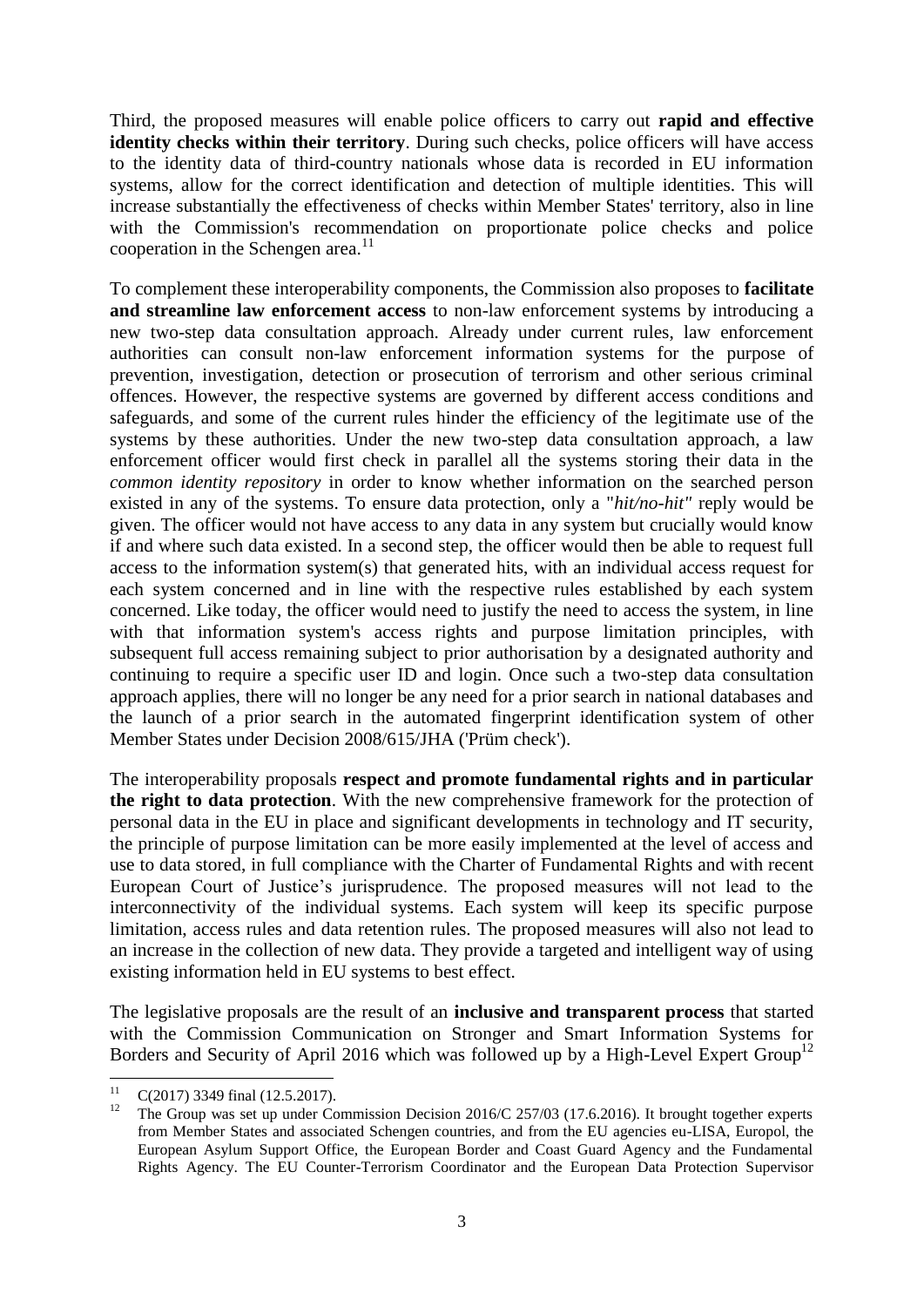to address the legal, technical and operational challenges of different options to achieve interoperability.

The legislative proposals include detailed provisions for the **necessary changes to the legal instruments** that are currently stable texts as adopted by the co-legislators, namely the Schengen Borders Code, the Entry/Exit System Regulation, the legal instruments governing the Visa Information System. The other instruments covered<sup>13</sup> are currently under negotiation in the European Parliament and Council. For these instruments it is therefore not possible to set out the necessary amendments at this stage. The Commission will present such amendments for each for these instruments within two weeks after a political agreement on the respective draft Regulation will be reached. It calls on the co-legislators to reach swift agreement in the ongoing negotiations on these instruments.

### *2. Developing new and complementary actions to address gaps*

In addition to the new proposals on interoperability set out above, it is vital that progress continues to be made on closing the current information gaps that the Commission identified in its April 2016 Communication in respect of third-country nationals visiting the Schengen area. The final texts of the Regulation on the **EU Entry/Exit System**<sup>14</sup> (EES) and the Regulation amending the Schengen Borders Code to align it to the  $\mathrm{EES}^{15}$  were adopted by the co-legislators at the end of November with entry into force by the end of 2017. Following this development of the system will start in 2018 to ensure that it is fully operational by 2020.

A further information gap – that of third country nationals who do not require a visa – was addressed in the Commission's November 2016 legislative proposal to establish a new largescale IT system, the **European Travel Information and Authorisation System (ETIAS)**. The Council agreed its General Approach in June 2017 and the European Parliament's negotiating mandate was confirmed on 25 October 2017. Trilogue negotiations began the same day and continued on 16 November 2017 and 29 November 2017. The next political trilogue is scheduled to take place on 12 December 2017. The Commission calls on both colegislators to reach a political agreement on the file by the end of 2017, in line with the European Council conclusions of December 2016 and the Joint Declaration.

# *3. Maximising the benefits of existing information systems*

# *(a) Ongoing legislative work to strengthen existing information systems*

As part of the Commission's efforts to maximise the potential of existing EU information systems, the Commission adopted three legislative proposals, in December 2016, to

**.** 

participated as full members. Representatives of the Secretariat of the European Parliament's Committee on Civil Liberties, Justice and Home Affairs (LIBE) and of the General Secretariat of the Council attended as observers. The final report of the Expert Group can be found at: [http://ec.europa.eu/transparency/regexpert/index.cfm?do=groupDetail.groupDetailDoc&id=32600&no=1.](http://ec.europa.eu/transparency/regexpert/index.cfm?do=groupDetail.groupDetailDoc&id=32600&no=1) Its annexes include an executive summary of a report by the Fundamental Rights Agency as well as statements by the European Data Protection Supervisor and the EU Counter-Terrorism Coordinator.

<sup>&</sup>lt;sup>13</sup> The proposed Regulations on the European Travel Information and Authorisation System and the European Criminal Records Information System for third-country nationals, the Regulations on Eurodac, the Schengen Information System and eu-LISA, as well as those consequential amendments of the proposed Regulation on the European Travel Information and Authorisation System that concern the Regulation of the European Border and Coast Guard Agency.

<sup>&</sup>lt;sup>14</sup> Regulation 2017/2226 (30.11.2017).

Regulation 2017/2225 (30.11.2017).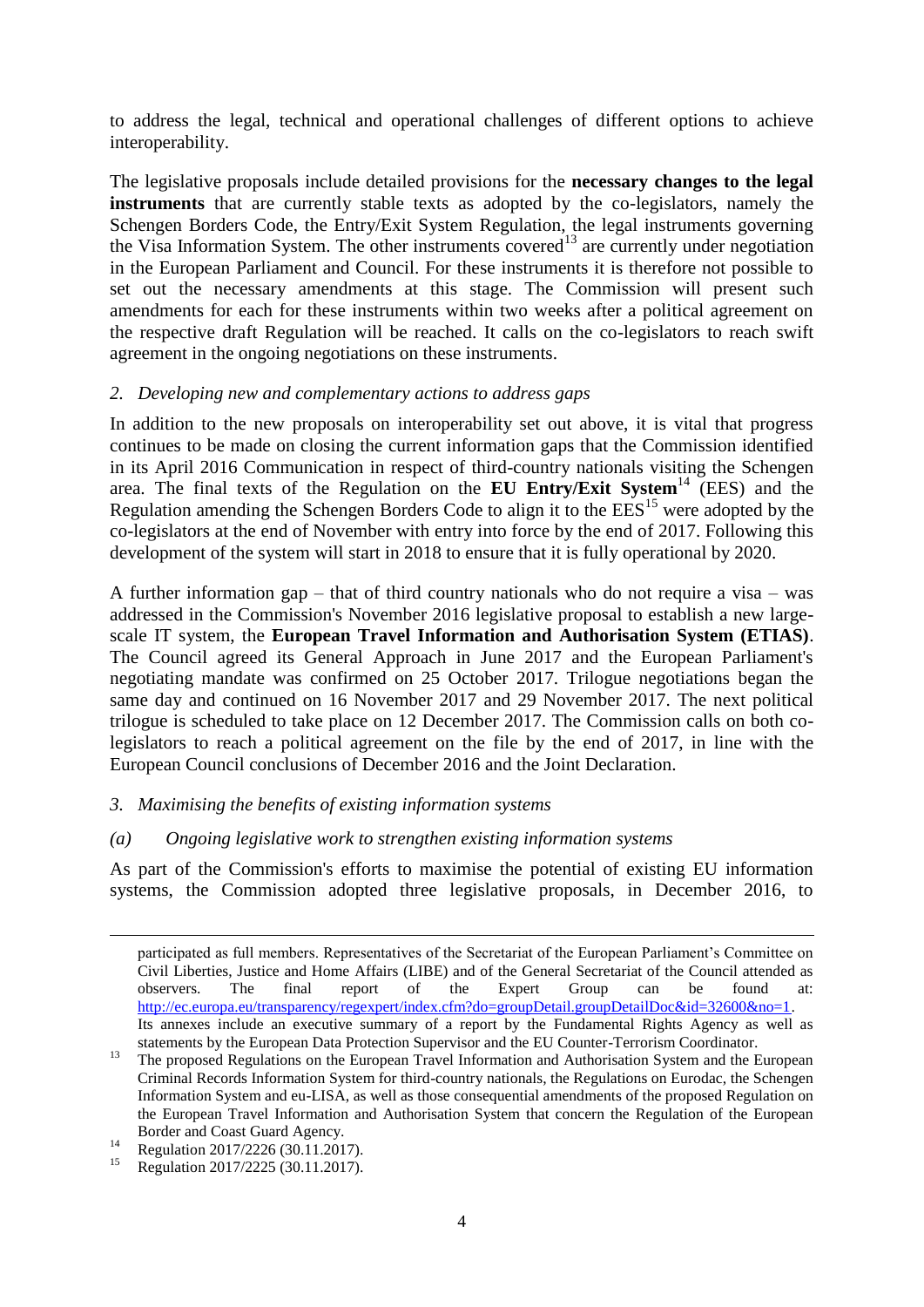strengthen the **Schengen Information System (SIS)**. <sup>16</sup> These include key measures to step up the fight against terrorism, such as introducing an obligation on Member States to create an alert in SIS if a person is sought in relation to a terrorist offence. Discussions in the European Parliament and the Council have also included the need to share information on terrorist offences in SIS with Europol, with amendments being proposed to make it possible for Europol and Member States to exchange supplementary information on SIS hits related to terrorism, and for Europol to cross-check information on newly created alerts and hits on such alerts against its databases and analytical work files. Negotiations between the European Parliament and the Council on these proposals began on 16 November 2017. Given the importance of these proposals, the Commission urges the co-legislators to reach an agreement on the proposals by early 2018.

In parallel, as planned since 2016, work continues to strengthen the SIS by introducing an **automated fingerprint identification system (AFIS)**. This will allow end users of SIS (such as police officers and border guards) to search the SIS on the basis of fingerprint data, allowing for reliable identification of people, including those travelling under false identities. Nine Member States have volunteered to take part in the first phase of the roll-out of the AFIS, expected to begin in March 2018. The full roll-out to all Member States using SIS is expected to be completed later that year.

As regards the legislative proposal to reinforce the **Eurodac**<sup>17</sup> system, trilogues are ongoing. Eurodac is one of the information systems that will be covered by the interoperability components, which is why it is important that the co-legislators reach swift agreement on this file. In the Communication setting out the Commission's contribution to the Leaders' meeting on a way forward on the external and the internal dimension of migration policy<sup>18</sup>, the Commission calls for the proposal to be adopted by March 2018.

To further close down the space for terrorists and criminals, on 29 June 2017, the Commission presented a supplementary proposal to facilitate the exchange of criminal records of thirdcountry nationals in the EU through the **European Criminal Records Information System (ECRIS)**. <sup>19</sup> The Justice and Home Affairs Council adopted, on 8 December 2017, a general approach on both the proposed Directive<sup>20</sup> and Regulation. The trilogue discussions between the co-legislators could start as soon as the European Parliament adopts its negotiating mandate on both ECRIS proposals. The Commission calls on both co-legislators to reach swift agreement on the proposals.

On 29 June 2017, the Commission adopted a proposal to revise the **mandate of the Agency for the operational management of large-scale IT systems in the area of freedom,**  security and justice.<sup>21</sup> The Agency should be tasked with contributing to the development of interoperability between large-scale IT systems and with this in mind, the proposal is designed to review the Agency's establishing Regulation to take account of the recommendations stemming from the evaluation of the Agency, and to improve its functioning and enhance and strengthen its role to ensure that it can meet current challenges at EU level. It also aims at inserting changes deriving from policy, legal or factual developments

<sup>16</sup> <sup>16</sup> COM(2016) 881 final, 882 final and 883 final (21.12.2016).

 $^{17}$  COM(2016) 272 final (4.5.2016).

<sup>&</sup>lt;sup>18</sup> COM(2017) 820 final (7.12.2017).<br><sup>19</sup> COM(2017) 344 final (20.6.2017).

<sup>&</sup>lt;sup>19</sup> COM(2017) 344 final (29.6.2017).

<sup>&</sup>lt;sup>20</sup> COM(2016) 7 final (19.1.2016).

COM(2017) 352 final (29.6.2017).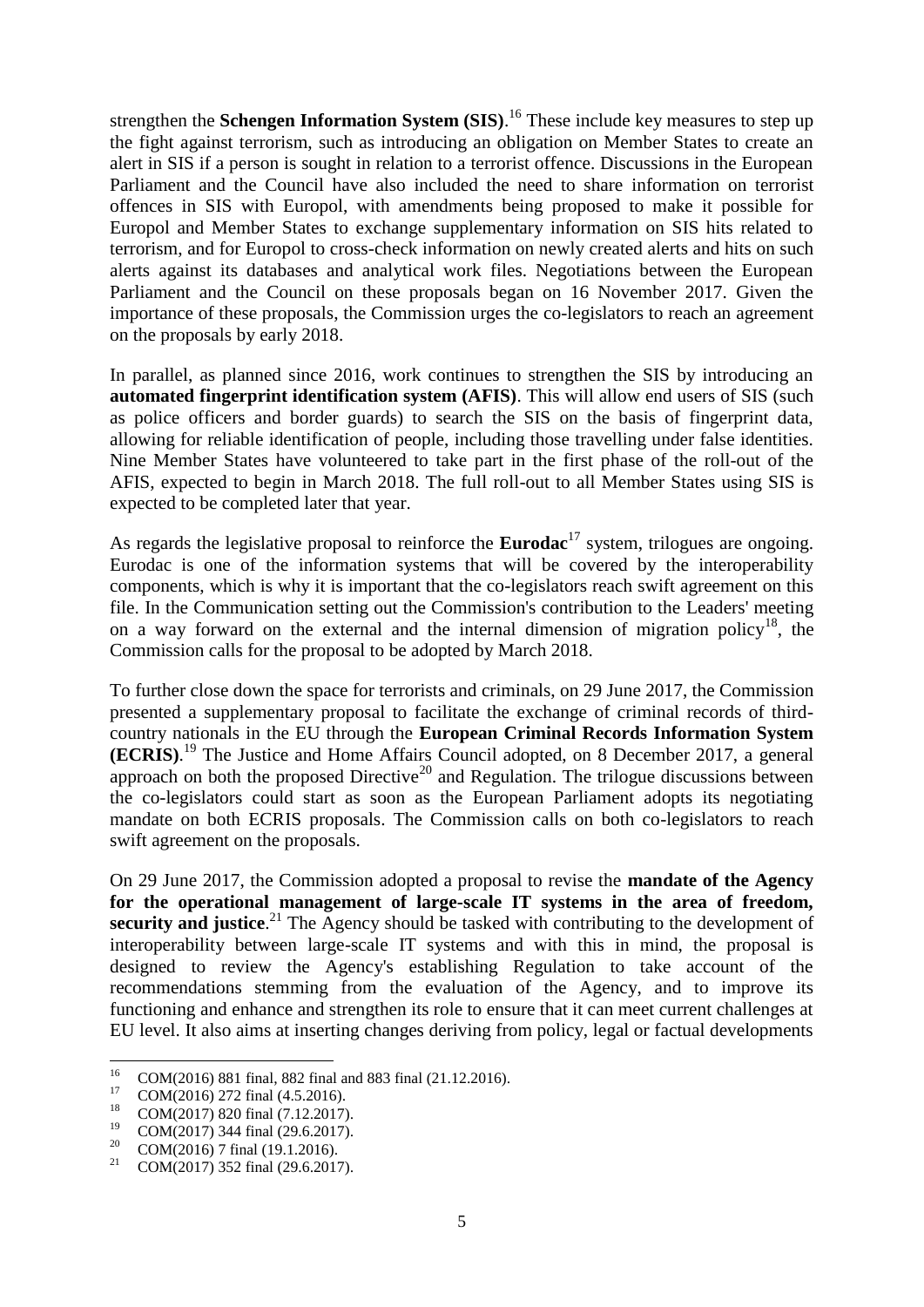and in particular to reflect that new systems will be entrusted to the Agency. The European Parliament's Committee on Civil Liberties, Justice and Home Affairs (LIBE) adopted its negotiating mandate on 7 December 2017, and the Council reached a general approach on the same day.

# *(b) Ensuring the full implementation of existing information systems*

A key tool in the fight against terrorism and organised crime is the **Passenger Name Records (PNR) Directive**<sup>22</sup>. Although work continues across all Member States to ensure the full implementation of the Directive by the deadline of 25 May 2018, one year after the November  $2016$  PNR Implementation Plan<sup>23</sup> significant disparities remain between Member States' progress in setting up their national PNR systems. The transposition deadline is fast approaching. It is therefore crucial that these efforts intensify to deliver a successful conclusion by 25 May 2018. Of particular importance is the putting in place of the procedures and communication channels to allow national Passenger Information Units to share all relevant PNR data with the Passenger Information Units of other Member States and with Europol. This vital EU security tool will only be able to reach its full potential when all Member States have operational PNR systems in place and are able effectively to exchange data among themselves and with Europol. As of 15 November 2017, the picture is the following:

- Seven Member States already have both the legal and the technical capability to collect and process PNR data. However, most of these Member States still need to adjust their respective legal bases in order to be fully aligned with the requirements of the PNR Directive.
- Thirteen Member States are at an intermediary stage of implementation. Out of these, four have their Passenger Information Units (PIUs) established and equipped, but do not collect and process real PNR data because of the lack of a legal basis allowing the collection of personal data. The remaining nine Member States are in various stages of finalisation of the development or installation of the PIU and its technical solution to be used to process PNR data according to the requirements of the PNR Directive, while the engagement with air carriers is still ongoing. However, some of these nine Member States have already adopted legislation on PNR.
- Seven Member States are at a insufficiently advanced stage of the implementation process and still need to define the administrative architecture of their PIU, and/or submit the relevant legislation to their Parliaments, and/or start installing the technical solution to be used by the PIU, and/or launch the process to establish connectivity with air carriers.

The Commission continues to support Member States in their efforts to implement the Directive in a timely manner. The sixth meeting on the implementation of the PNR Directive was held on 3 October 2017 and allowed Member States' experts to update each other and the Commission on their progress in the implementation process and to share lessons learned, best practice and practical experience.

Financial assistance has been made available through the national programmes and EU actions under the Internal Security Fund – Police to support the setting up of functional PIUs

 $22$ Directive 2016/681 (27.4.2016).

<sup>&</sup>lt;sup>23</sup> SWD(2016) 426 final (28.11.2016).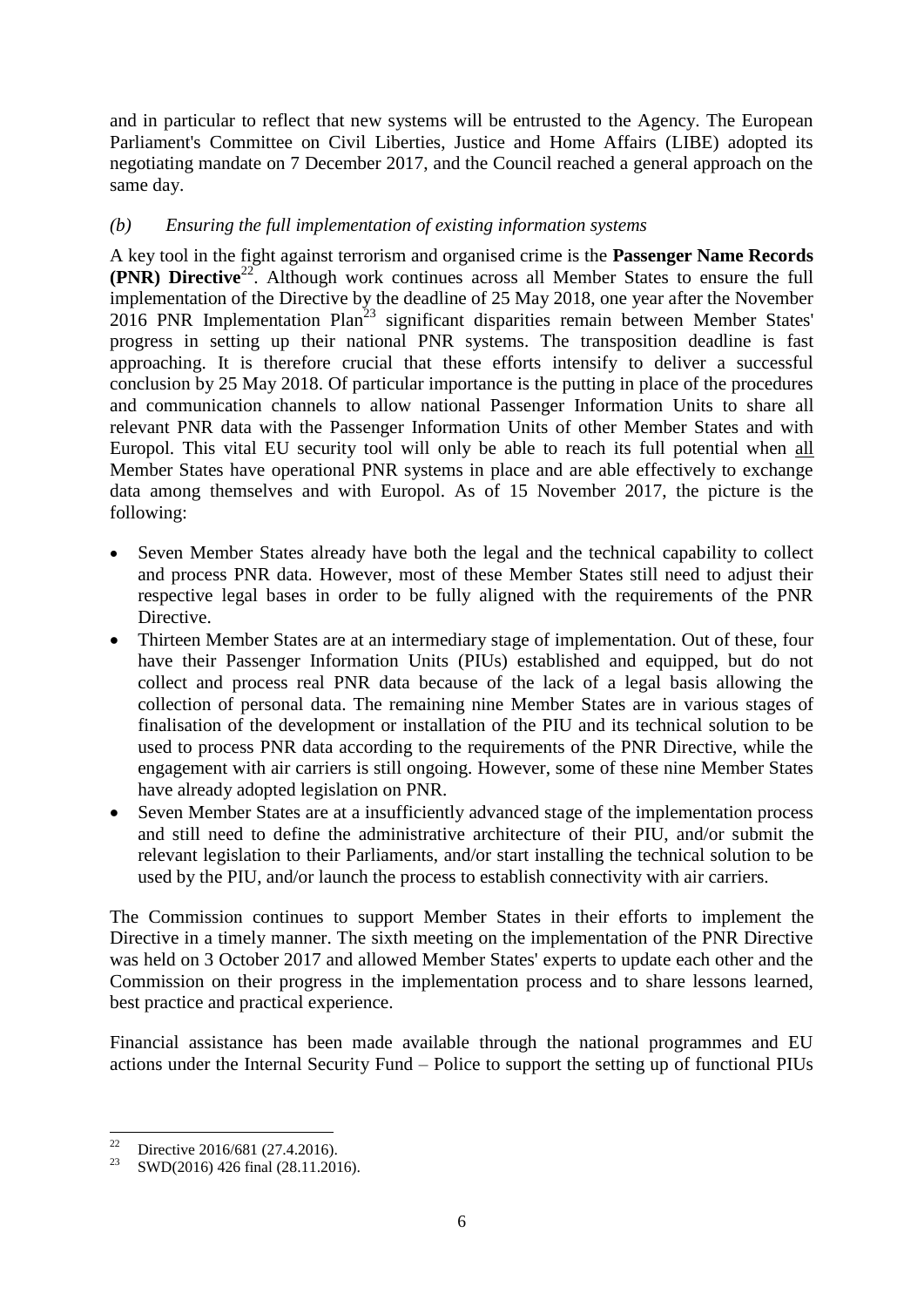at national level and enable the exchange of PNR data between them in line with the PNR Directive $^{24}$ .

Work also continues to ensure the full implementation of the **Prüm Decisions**<sup>25</sup> for the exchange of fingerprint data, DNA data and vehicle registration data. While most Member States have made progress in this regard, the Commission has had to use its infringement powers. The Commission sent Reasoned Opinions to Croatia, Ireland and Italy on 18 May 2017, and to Greece on 5 October 2017. In parallel, the Commission continues to support Member States by providing funding for implementation under the national programmes within ISF – Police. The Commission has provided an additional EUR 22 million to these national programmes for 2017 and this funding can be used for the implementation of Prüm.

### *(c) Support for better application of existing information systems*

In addition to strengthening existing systems and ensuring their full implementation, the Commission is also working hard to support better application of existing information systems. Under the **Schengen evaluation mechanism<sup>26</sup>**, on-site evaluations of the implementation of SIS take place in Member States every five years, carried out by Member State and European Commission experts in the field. In 2017, evaluation visits were carried out in Denmark, Iceland, Sweden, Portugal, Spain, Croatia, Norway and the UK. Any implementation issues identified during the evaluations are addressed through formal recommendations by the Council to the Member State concerned. Progress on past recommendations also forms part of the checks carried out by the evaluation teams during their on-site visits. Building on the findings of the Schengen evaluations carried out so far on the use of the Schengen Information System, the Commission will elaborate a set of **best practices and lessons learned** that provide added value across Member States to improve the application of existing information systems, for subsequent discussion with Member States.

To further improve information flows, Member States should make full use of technical solutions to improve the sharing of information with Europol. Automating the process of uploading data to the **Europol information system** for cross-checking purposes can significantly improve the sharing of relevant and up to date information with Europol and with other Member States. So-called 'data loaders' provide a technical tool for such automated uploading of data. Europol has developed such data loaders to allow Member States to improve their performance in uploading, updating and deleting data in Europol information system. These data loaders are already in use in several Member States.<sup>27</sup> In order to make Europol data available to a much wider group of police officers, an ongoing pilot project including five Member States (Spain, Estonia, Finland, Greece, Poland) focuses on the use of **QUEST**, a system interface that allows integrating automatic queries to Europol data from

 $24\,$ <sup>24</sup> As announced in the Fifth progress report towards an effective and genuine Security Union, the Budgetary Authority reinforced the 2017 Union budget with EUR 70 million under the ISF-Police to support PNRrelated actions during the period 2017-2020. These additional resources have been distributed as a top-up to Member States' national programmes according to the fund's allocation key. As regards Union actions, the "PIU.net" ongoing project, selected under an ISF-Police 2016 Call for Proposals, (with a maximum grant of EUR 3.78 million), aims to deliver a technical solution to facilitate the exchange of PNR data between Member States' PIUs. In November 2017 the Commission published an additional Call for Proposals, endowed with a total budget of EUR 1.5 million, for training, awareness raising and other capacity building actions targeted to the personnel working for the PIUs.

<sup>&</sup>lt;sup>25</sup> Council Decisions 2008/615/JHA and 2008/616/JHA (23.6.2008).

<sup>&</sup>lt;sup>26</sup> Council Regulation 1053/2013 (7.10.2013).

<sup>27</sup> For instance: Belgium, Finland, Poland, United Kingdom, and recently also by Czech Republic and Croatia.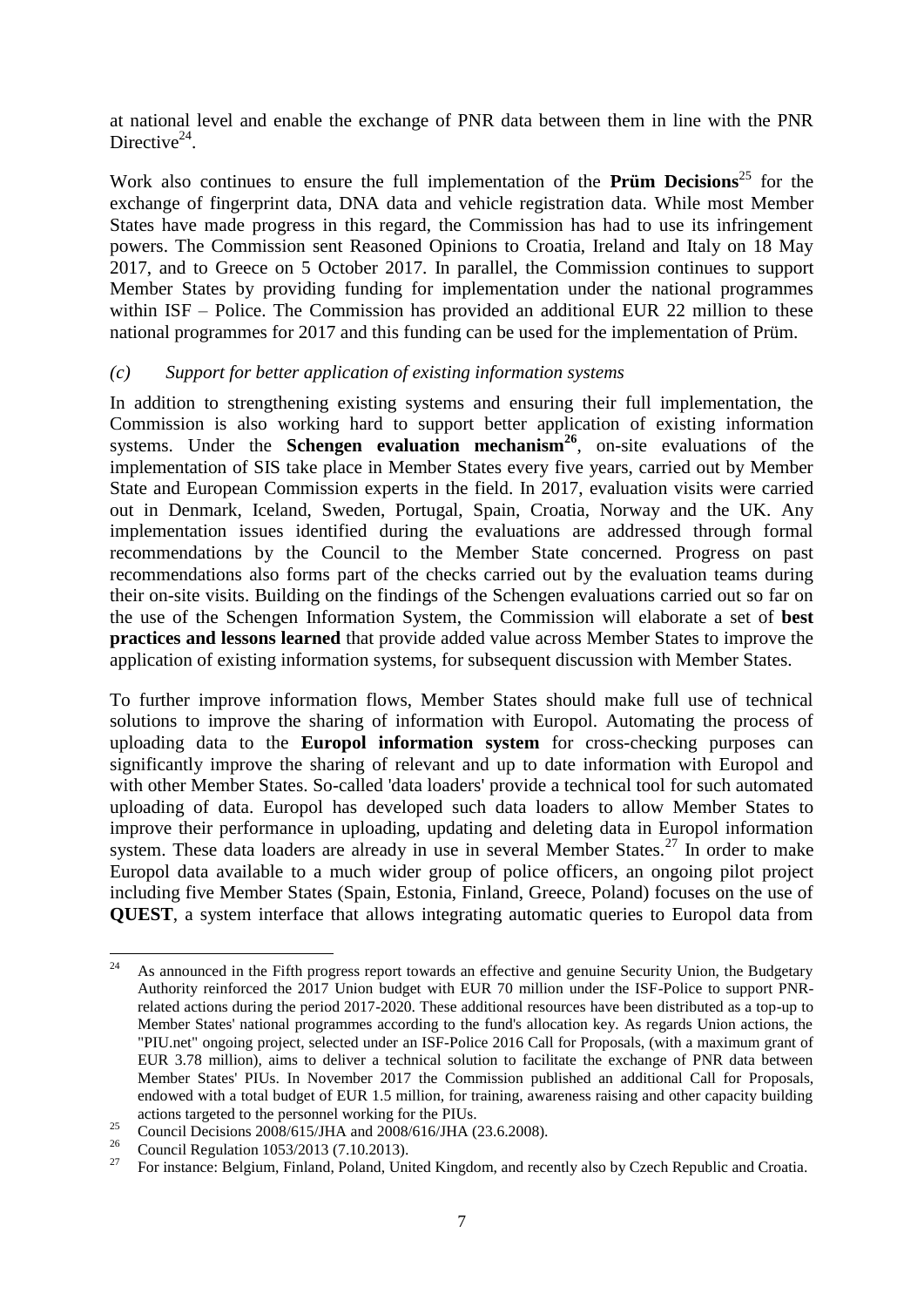national police information systems. This interface is expected to become operational in the beginning of 2018, after the validation by European Data Protection Service and operational tests by the Member States.

The Commission has contracted a study assessing the completeness and conformity of the measures of Member States to transpose the **Swedish framework decision**<sup>28</sup> that provides a common legal framework for the exchange of information between Member States' law enforcement authorities. The results are expected in the first quarter of 2018 and will be examined to see if new action is necessary. On 3 October 2017, the Commission issued a reasoned opinion to Luxembourg for non-communication of national measures taken to implement this decision.

# **III. IMPLEMENTATION OF OTHER PRIORITY FILES ON SECURITY**

In addition to the work on closing information gaps and strengthening information systems, work has continued in a number of other areas of the Security Union.

# *1. Measures to improve protection and resilience against terrorism and crime*

As a follow-up to the adoption of the Commission **Action Plan on the protection of public spaces**<sup>29</sup>, the first meeting of the High Risk Security Network took place on 14-15 November 2017. The Spanish Guardia Civil Unit tasked with protection of high-risk places hosted this first conference at its headquarters in Logroño, Spain. This new network aims to support the development of new tactics to better protect high-risk public spaces. Moreover, the first meeting of the Operators' Forum will take place in Brussels on 20 December 2017, back-toback with a dedicated thematic meeting on car rentals on 21 December 2017. Preparations have also started in regard to a meeting with mayors of European cities that will be held together with the Committee of the Regions in spring next year.

Responding to a heightened level of threat to transport, and specifically rail networks, some Member States have reinforced their security measures to protect rail transport. These measures have been carried out in a fragmented way, highlighting the need for improved coordination in the area of rail security. The Commission has therefore announced, in its Work Programme 2018, its intention to work towards further measures to improve **passenger railway security**.

In the area of research, the **Security Research** Event 2017 was co-organised by the European Commission and the Estonian Presidency in Tallinn on 14-15 November 2017. There was a wide acknowledgement that additional efforts are required to bridge the gap between research outputs, and effective products and services that can be used to tackle different security threats such as terrorism, cybercrime and natural disasters. Involving industry, academia, public authorities and practitioners in a co-creation process would help bring together supplyside (industry) and demand-side (end-users) to consolidate future requirements and agree on possible solutions that can have a practical impact and facilitate the work of security practitioners in the near future. The Commission will consider how to take these ideas forward.

 $28$ <sup>28</sup> Council Framework Decision 2006/960 (18.12.2006).<br><sup>29</sup> COM(2017) 612 final (18.10.2017)

COM(2017) 612 final (18.10.2017).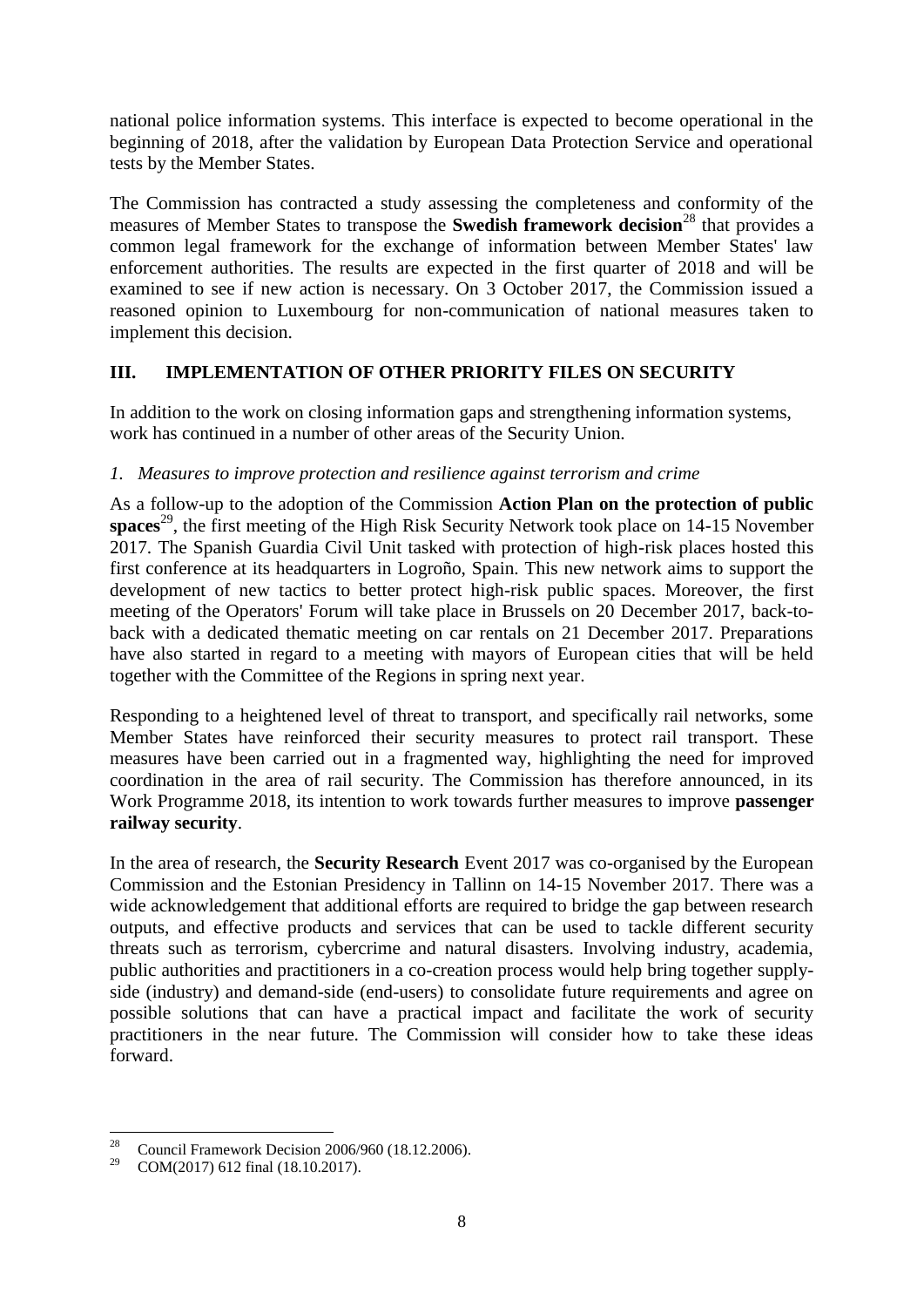### *2. Tackling the means that support terrorism*

Discussions with co-legislators continued on the Commission proposal for amendments to the **4 th Anti-money Laundering Directive**, which will help in the fight against terrorism financing. The Commission again calls on the co-legislators to finalise swiftly the legislative negotiations on this priority file and agree on a compromise that enhances the current set of Union rules on the prevention of money laundering and terrorist financing, including by enhancing transparency of beneficial ownership information.

In addition, the proposal for a **Directive to harmonise the definition and criminal sanctions of money laundering**<sup>30</sup> will help to overcome obstacles to cross-border cooperation in the fight against money laundering. A general approach was reached in Council on 8 June 2017. With the European Parliament adopting its position on 11 December 2017, the interinstitutional discussions will soon commence with a view to reaching agreement in the first half of 2018.

Work continues on possible measures to improve cross-border access by law enforcement authorities to relevant financial data that might provide necessary leads on terrorist activities, as announced in the Commission's Work Programme 2017. On 20 November 2017, the Commission organised a high-level stakeholder meeting with Member States and EU bodies to assess the need for **additional measures to facilitate cross border access to financial information for counter-terrorism purposes**. In this meeting, Member States noted that the various measures, whether existing, ongoing or planned, might provide the necessary tools and solutions, notably the **European Investigation Order**<sup>31</sup>, the **Anti-Money Laundering Directive**<sup>32</sup> (including the proposal for amendments<sup>33</sup> currently under negotiation) and a forthcoming call for proposals to support Counter-Terrorism Financing projects<sup>34</sup>.

The proposal for a revised  $4<sup>th</sup>$  Anti-Money Laundering Directive envisages the mandatory establishment of **national centralised bank account registries and retrieval systems**, to which Financial Intelligence Units and anti-money laundering authorities would have access. The Commission is currently assessing the impact of relevant policy options with a view to proposing, in spring 2018, a Directive to grant law enforcement authorities and asset recovery offices access to the registries and data retrieval systems in their own Member State.

The Commission is also working on initiatives to improve the **cooperation between Financial Intelligence Units** as well as their cooperation with law enforcement authorities. This work should also be finalised in spring 2018. In parallel, and in view of preparing the necessary initiatives to facilitate cross-border access to financial data by law enforcement authorities, the Commission will continue to assess the necessity, technical feasibility and proportionality of any additional measures.

The Commission adopted today a report on the evaluation of Regulation 258/2012 on **export authorisation, and import and transit measures for firearms**. It concludes that the Regulation remains necessary but that its efficiency is limited by the lack of precision of some of its provisions, as well as by a complex interplay with other instruments of EU law. In order

<sup>30</sup>  $30 \text{ COM}(2016) 826 \text{ final} (21.12.2016).$ 

 $31 \text{ Directive } 2014/41 \ (3.4. 2014).$ 

<sup>&</sup>lt;sup>32</sup> Directive 2015/849 (20.5.2015).

 $\frac{33}{34}$  COM(2016) 450 final (5.7.2016).

[http://ec.europa.eu/research/participants/data/ref/other\\_eu\\_prog/other/home/call-fiche/isfp-call-fiche-2017](http://ec.europa.eu/research/participants/data/ref/other_eu_prog/other/home/call-fiche/isfp-call-fiche-2017-ag-terfin_en.pdf) [ag-terfin\\_en.pdf](http://ec.europa.eu/research/participants/data/ref/other_eu_prog/other/home/call-fiche/isfp-call-fiche-2017-ag-terfin_en.pdf)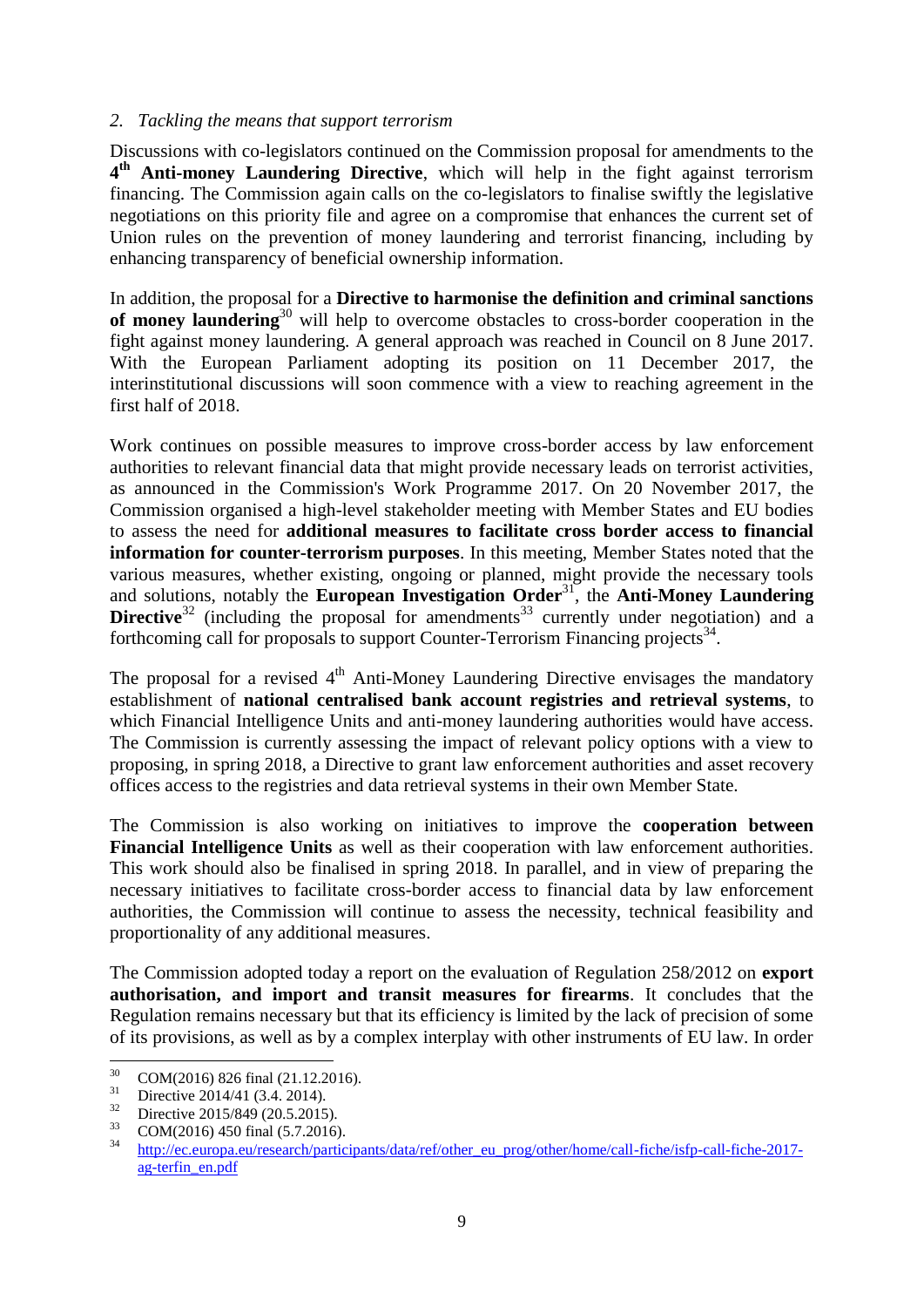to exchange views on these conclusions, the Commission will meet with national experts at the end of January 2018. It will also convene several meetings to move ahead on a number of challenges (seizure statistics, ballistics, cooperation with the Western Balkans countries).

On 18 October 2017, the Commission issued a **Recommendation on immediate steps to prevent misuse of explosives precursors**, urging Member States to urgently take a number of actions aiming to strengthen protection against the use of home-made explosives for terrorist purposes and supporting the objectives of Regulation 98/2013 on explosives precursors. A meeting of the Standing Committee on Precursors, on 12-13 December 2017, will take stock of the progress achieved by Member States in the implementation of the Recommendation. On 6 December 2017, the Commission decided to close the infringement procedure against France on the non-compliance with Regulation 98/2013, given that France informed the Commission of full implementation of the Regulation. In parallel, the Commission is **revising Regulation 98/2013** with a view to tightening the restrictions and controls on the sale, possession, introduction and use of explosives precursors, improving the capacity of economic operators and Member State competent and law enforcement authorities to detect and prevent instances of misuse, and increasing the degree of uniformity in the application of the Regulation across Member States. The impact assessment on the various options in revising the Regulation will be concluded in spring 2018.

# *3. Cybersecurity and criminal justice in the cyberspace*

The European Council Conclusions of 19 October  $2017<sup>35</sup>$  acknowledged the initiatives of the **Cybersecurity Package**. <sup>36</sup> On 20 November 2017, the Council adopted Conclusions on the Joint Communication to the European Parliament and the Council "*Resilience, Deterrence and Defence: Building strong cybersecurity for the EU*".<sup>37</sup> An action plan to implement those Council Conclusions will be adopted by the General Affairs Council on 12 December 2017.

The discussions with the Council on the proposed **'Cybersecurity Act'** (covering the new ENISA mandate and the certification framework)<sup>38</sup> have started. The **legislative proposal on non-cash means of payments** has been presented to the European Parliament and Council and its examination is under way. The Commission urges that work in the European Parliament starts now that the Rapporteur was appointed on 13 November 2017. Regarding the implementation of the NIS Directive<sup>39</sup>, a meeting of the Cooperation Group took place on 28 November. The Group adopted two of its deliverables concerning key aspects of the Directive: guidelines on the identification of operators of essential services<sup>40</sup> concerning good practices related to the criteria defining the criticality of an operator, and guidelines on security measures providing an overview of benchmarks for measures to be applied when securing network and information systems $41$ . A third deliverable on notification requirements, setting out the circumstances in which Operators of Essential Services will be required to notify an incident, is expected to be adopted soon in written procedure. The Group

<sup>35</sup> <sup>35</sup> <http://www.consilium.europa.eu/media/21620/19-euco-final-conclusions-en.pdf>

<sup>36</sup> <https://ec.europa.eu/digital-single-market/en/policies/cybersecurity>

 $37 \text{ JOIN}(2017) \overline{450} \text{ final} \ (13.9.2017).$ 

 $\frac{38}{39}$  COM(2017) 477 final/2 (4.10.2017).

 $^{39}$  Directive (EU) 2016/1148 (6.7. 2016).

<sup>&</sup>quot;Sharing of good practices related to the criteria defining the criticality of an operator pursuant to Article 5(2) of the directive by means of guidelines".

<sup>&</sup>lt;sup>41</sup> "Reference document on security measures for Operators of Essential Services".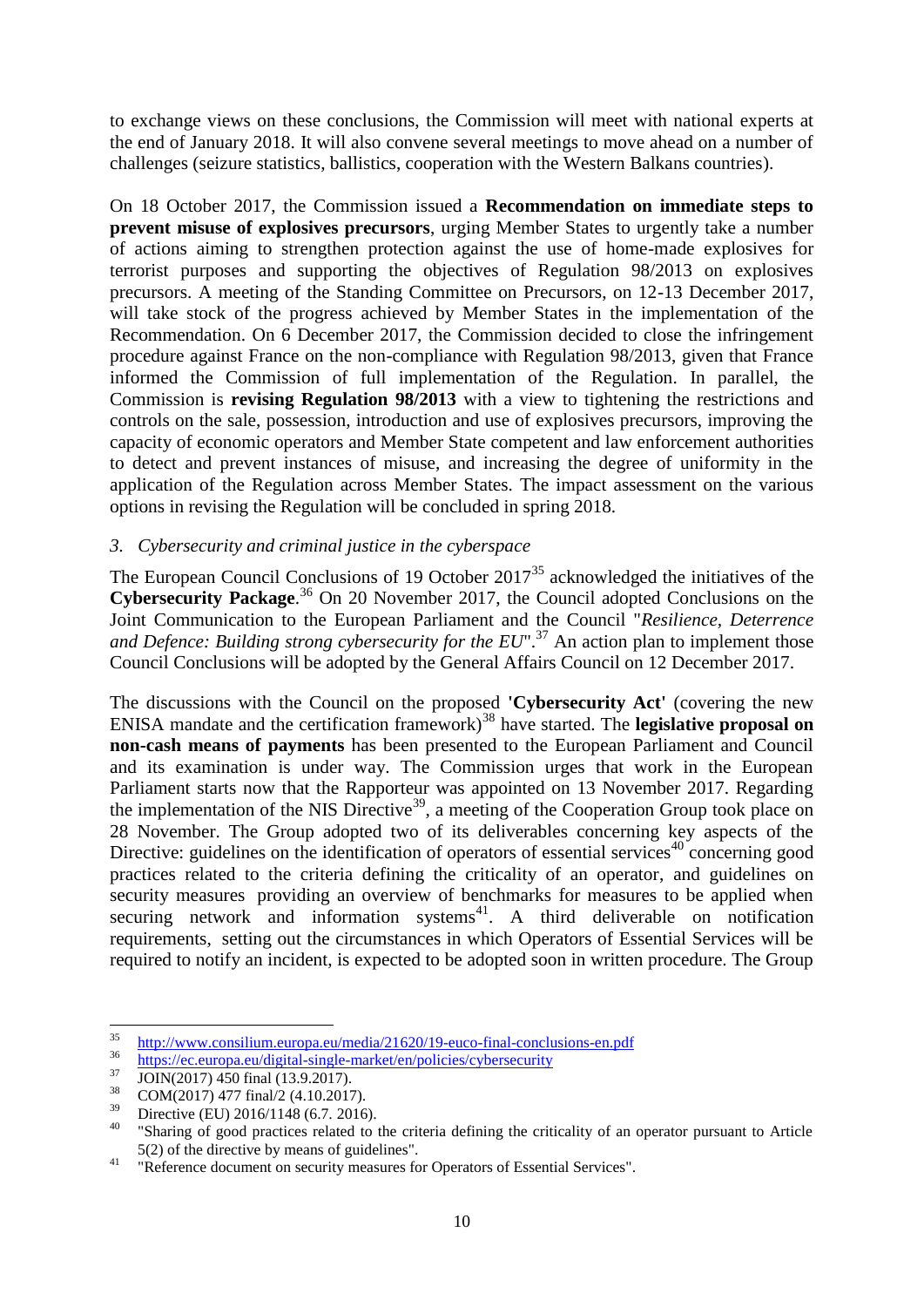has started engaging in talks concerning its first Work Programme (2018-2020), which should be adopted by February 2018.

The Commission committed in the  $11<sup>th</sup>$  Security Union Progress Report<sup>42</sup> to assess the need for additional resources for Europol (in particular the European Cybercrime Centre, EC3) to enable EC3's support to Member States to address challenges related to **encryption in criminal investigations**. Considering the economies of scale achieved by providing an EUlevel capability (compared to individual solutions at Member-State level), the Commission also took note of the need for further support in this area as called for by the Justice and Home Affairs Council on 7-8 December 2017. The assessment of the specific needs for additional resources is ongoing, and the Commission will report in the next Security Union Progress Report on the funds made available to this end. Enabling law-enforcement agencies from Member States to use tools provided by EC3 in a fast-changing field will allow the best return on investment and ensure that the European capabilities will remain up-to-date with the challenges, without prohibiting, limiting, or weakening encryption.

At the JHA Council meeting on 7-8 December 2017, Member States decided to continue discussions at expert level with a view to finding a common understanding of possible solutions on **data retention** in line with the Tele2 ruling of 21 December 2016. The Commission will continue to support Member States in this process. The Commission considers this process to be part of its own assessment on the ruling's implications and its ongoing work to finalise its guidance on the way forward on data retention as announced in the Commission Work Programme for 2018.

As previously announced, the Commission envisages bringing forward a legislative initiative on **electronic evidence** in early 2018 to facilitate law enforcement access to electronic evidence located in another country.

# *4. Countering radicalisation*

Since the last Security Union Progress Report, the Commission has continued its work towards addressing radicalisation, both offline and online.

The **High-Level Expert Group on Radicalisation** set up in July 2017 continued its work at high pace towards its first interim report, which was agreed by the members of the Group on 24 November 2017. The preliminary findings and recommendations of the Group identify a number of priority topics and cross-cutting issues including radicalisation in prisons, local responses in a multi-agency setting, enhancing knowledge on radicalisation pathways, cooperation mechanisms and structures, education and social inclusion, as well as the external dimension of prevent work. The Commission will set out in the next Security Union progress report its views on these preliminary findings and recommendations.

The third Ministerial meeting of the **EU Internet Forum** took place on 6 December 2017, bringing together Member States, internet companies, Europol, academia and civil society representatives.<sup>43</sup> Progress under the Action Plan to combat terrorist content online was assessed, covering automated detection of terrorist content, improvements to the companies' 'database of hashes' to help stem the dissemination of terrorist content, enhanced referrals as well as empowering civil society to increase alternative narratives to terrorist propaganda.

 $42^{\circ}$  $^{42}$  COM(2017) 608 final (18.10.2017).

http://europa.eu/rapid/press-release IP-17-5105 en.htm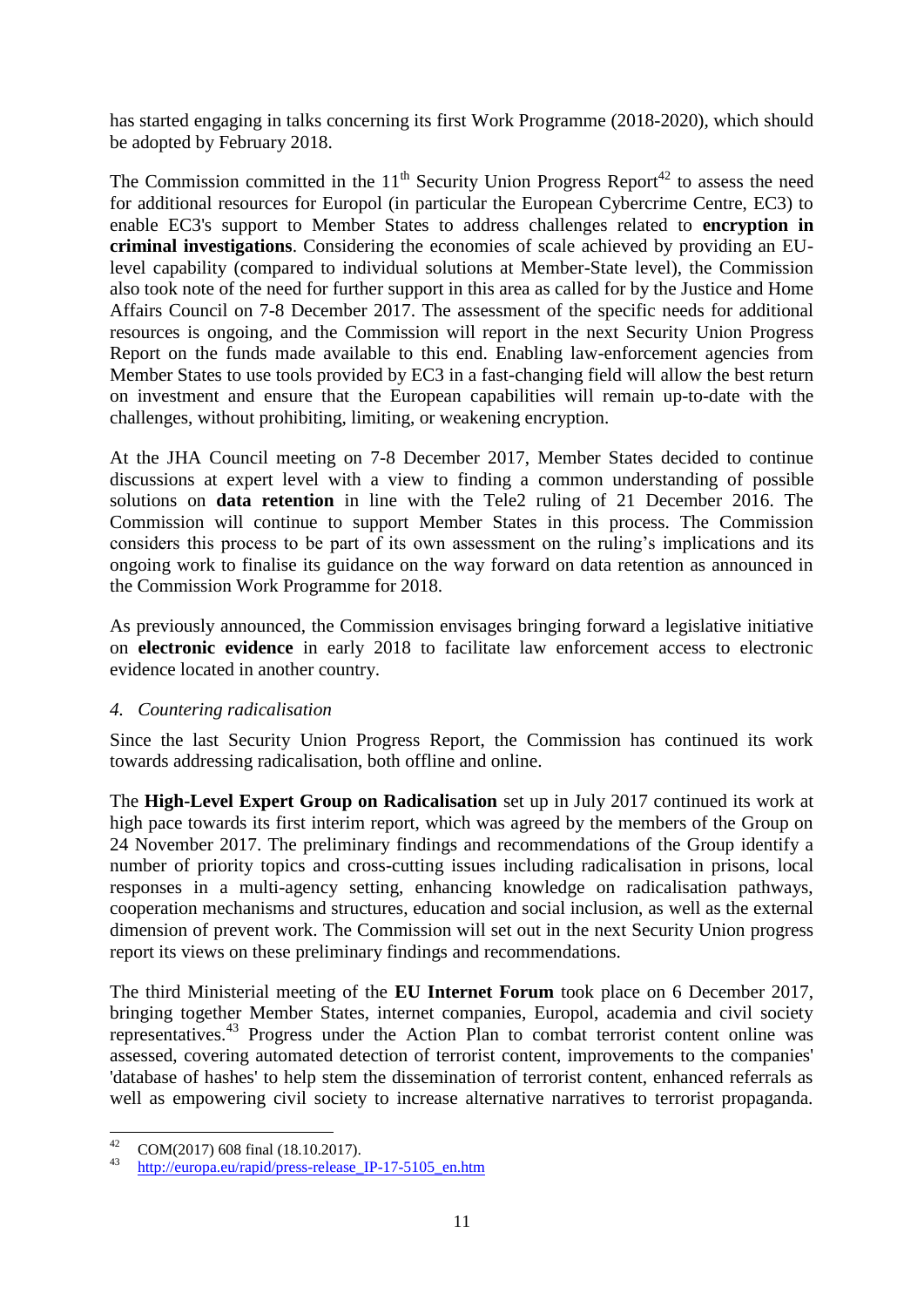Internet companies reported that the database of known terrorist content (the 'database of hashes'), announced in the 2016 EU Internet Forum and launched in spring 2017, is now operational and has so far gathered over 40,000 hashes of known terrorist videos and images. The potential of this tool should now be fully exploited, and data on the number of removals generated by the 'database of hashes' and speed of removals should be provided regularly to the EU Internet Forum members. The rate of manual referrals, such as from the EU Internet Referral Unit, also continues to increase and companies were urged to increase both the speed of removals and the regularity of reporting to the EU Internet Forum. Internet platforms reported that they are increasingly relying on automatic tools for the detection of terrorist content.<sup>44</sup> It is also important to increase the transparency, consistency and regularity of reporting results. All internet companies need to be part of this joint effort and share key information on content removals across platforms, prioritising outreach to and engagement with new and small companies that have not yet engaged in this.

The results of the EU Internet Forum will also inform the wider policy work on illegal content online, where the Commission announced that it will continue to promote cooperation with social media companies to detect and remove terrorist and other illegal content online, and if necessary will propose legislative measures on removing terrorist content.<sup>45</sup>

# 5. *External dimension*

On 7 December 2017, the Justice and Home Affairs Council gave the green light to the Commission to open negotiations with Canada on an Agreement between the EU and Canada for the transfer and use of Passenger Name Record (PNR) data to comply with Opinion 1/15 of the Court of Justice on the previously envisaged EU-Canada PNR Agreement. Formal negotiation will begin once Canada has obtained its own negotiating mandate.

As the Commission announced in the October Security Union Progress Report, the Commission is also adopting by the end of the year recommendations to the Council to authorise the opening of negotiations for agreements between the EU and Algeria, Egypt, Israel, Jordan, Lebanon, Morocco, Tunisia and Turkey respectively on the **exchange of personal data between Europol and those countries' competent authorities** for fighting serious crime and terrorism. Such agreements will further strengthen Europol's capabilities to engage with these third countries for the purposes of preventing and combatting crimes falling within the scope of Europol's objectives.

As regards cooperation with international partners, the **EU and US held a Justice and Home Affairs Ministerial Meeting** on 17 November. The meeting focused on transatlantic cooperation on counterterrorism, on addressing cyber threats, and cooperation on drugs trafficking. On counterterrorism the discussion focused specifically on the importance of operational cooperation and effective information sharing. The two sides noted the importance of collecting, using, and sharing Passenger Name Record (PNR). The discussion also covered progress in the implementation of joint measures to address threats from terrorism to aviation and to raise the global baseline for aviation security. The EU and US referred to their actions on combating terrorism financing and money laundering, including

 $44$ Twitter reported that three quarters of the 300,000 accounts removed between January and June 2017 were deleted before posting content for the first time. According to YouTube, more than 150,000 videos have been removed since June 2017. Once aware of a piece of terrorist content, Facebook removes 83% of subsequently uploaded copies within one hour of upload.

<sup>45</sup> COM(2017) 650 final (24.10.2017).